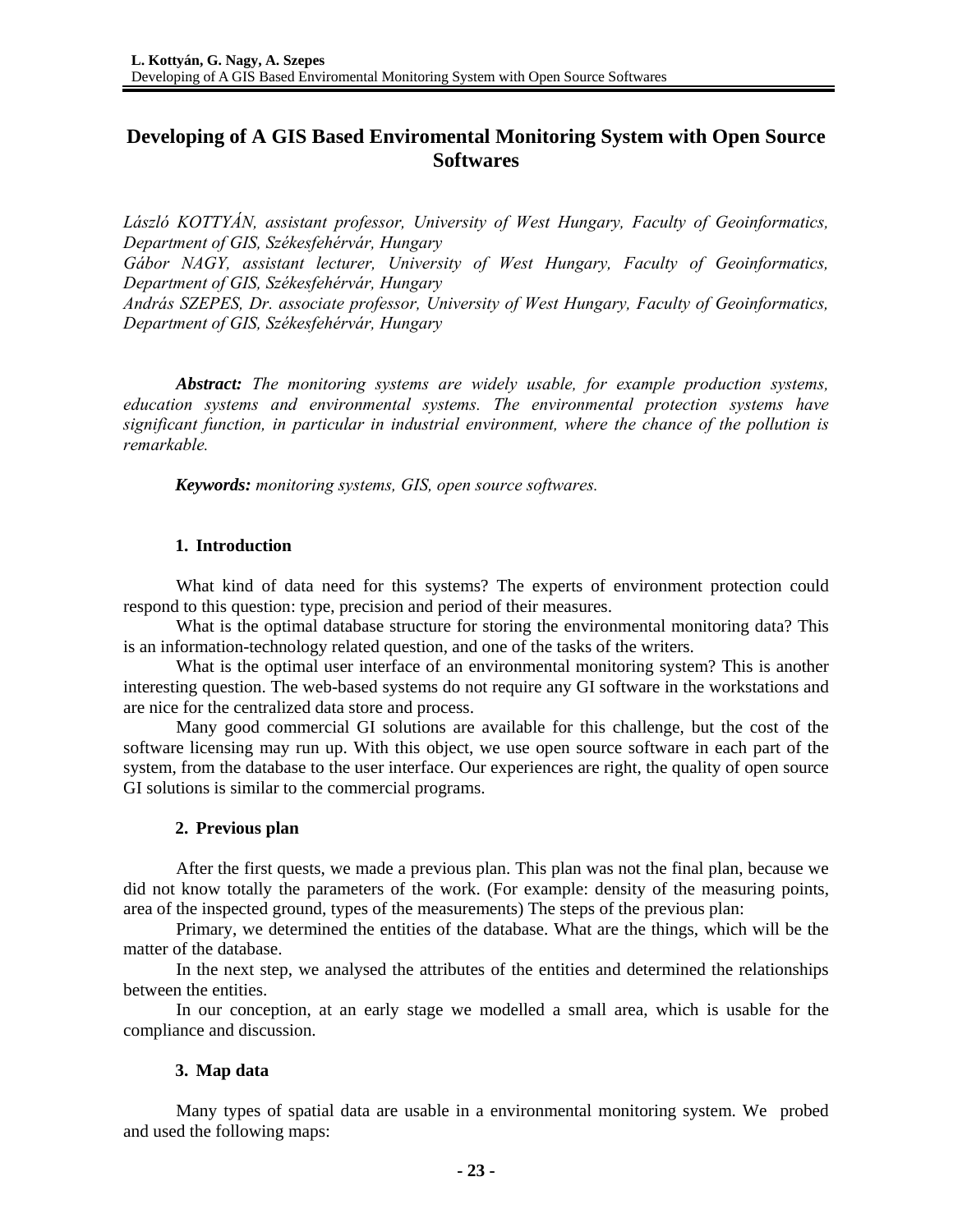- Cadastral maps: In Hungary the cadastral maps are available as digital maps for each settlement. The central area and the periphery are in different files. We used only the periphery data;
- Soil maps: a vector map for soil data of Hungary. They contain the soil type and other parameters of the soil;
- Digital elevation models: We studied the using of digital elevation models, but finally didn't use DEM.



Fig. 1 A sample of cadastral map

The environmental expert groups could give the measurements in spreadsheet files, which contain the data in first normal form (1NF). We could process this data and determine the logical connections. Every spreadsheet contains one or more columns for the spatial identification of the place of measurements, which may be longitude and latitude (from GPS measuring), geodesy coordinates, parcel ID or name of the settlement.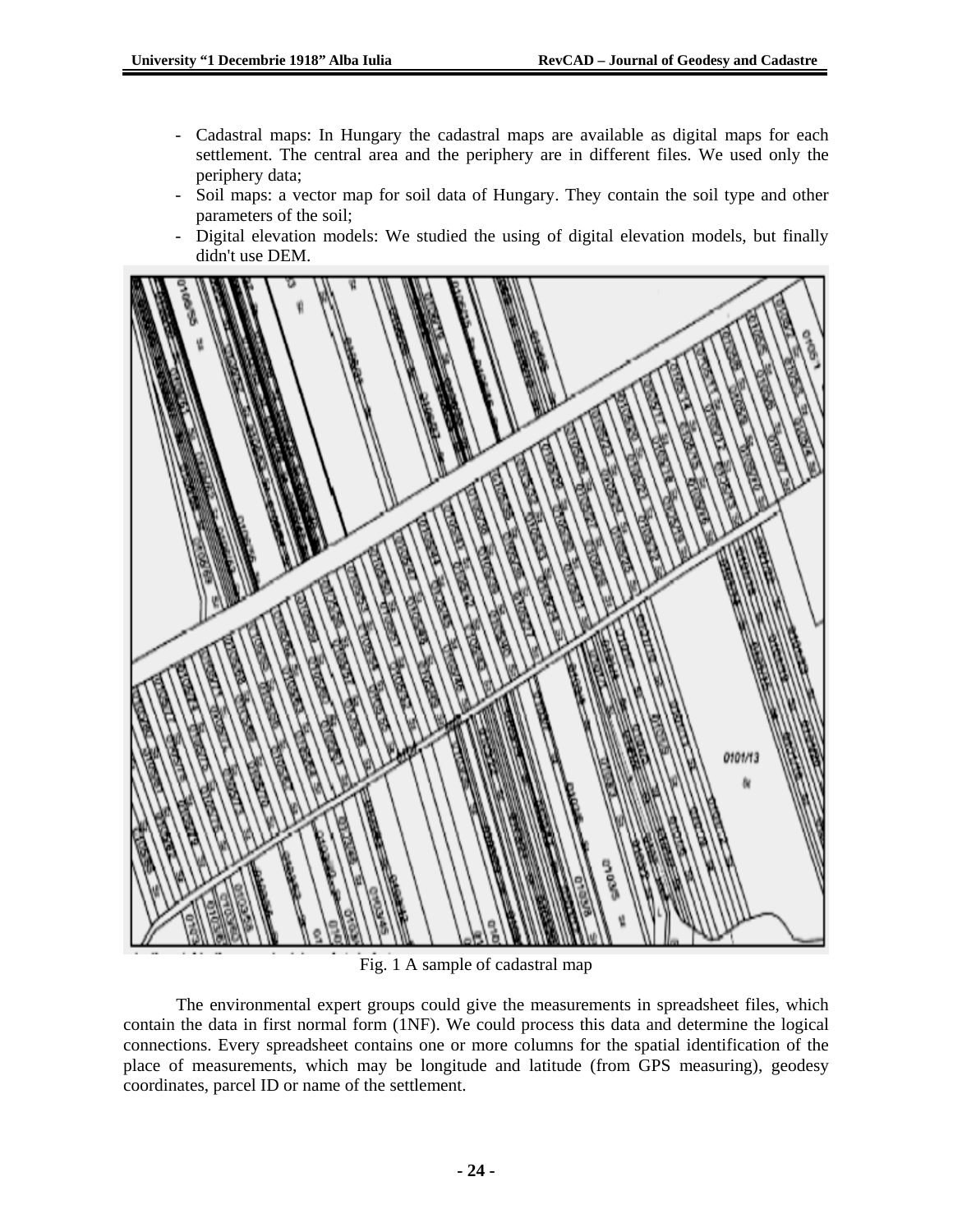#### **4. Plan of the database, multidimensional data model**

For the data handling (query, modify, delete etc.), we used Database Management Systems (DBMS). If this system allows to show the changes in the time of the data, the system is called monitoring system.

The data processing is based on the multidimensional data model, which is used in OLAP (Online Analytical Processing) technology. This technology allows the spatial and temporal analysis of the data. The temporal analysis is very important in the monitoring functions. The results may be visualised in maps, diagrams or charts.

The fact table contains the data of measuring in a multidimensional monitoring database. The data have three dimensions: type of measuring, time and location.

The OLAP technology provided the following simple operations:

- create cube: create an multidimensional array
- slice: a subset of the multidimensional array without one or more dimensions
- dice: a subset of the multidimensional array with more than two dimensions
- drill: navigates among levels of data ranging (drill up: to the most summarized, drill down: to the most detailed)

The complex operations are constructed from several simple operations.



Fig. 2 An OLAP cube

## **5. Used standards**

The using of standards used widely is very expedient, when we want to build an information system, because the collaboration with other systems will be simple.

- We use the following standards:
- SQL (Structured Query Language): The famous query language of relational databases. Every relational database server can use it.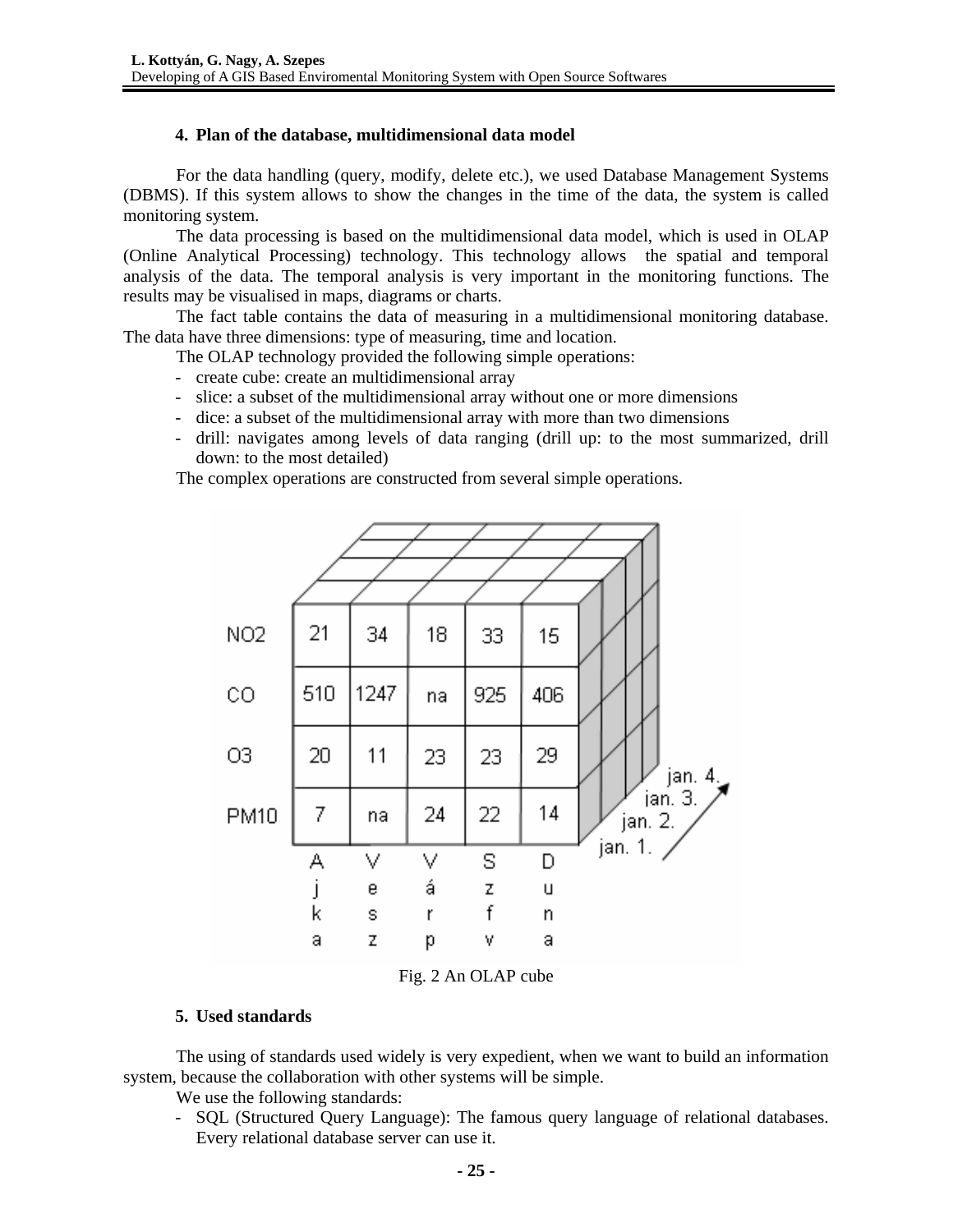- Simple Feature Specification for SQL (OGC 99-049, OGC 05-134): An OGC (Open Geospatial Consortium) standard for adding GIS function to SQL. It contains for example the binary (WKB) or text (WKT) description of the geometry element and spatial operations and functions.
- GML (Geographic Markup Language, OGC 02-023r4): XML based language for description the spatial data.
- WMS (Web Map Services, OGC 06-042): Transfer raster GI data over http protocol, which uses various raster formats for the description of the data.
- WFS (Web Feature Services, OGC 06-042): Transfer vector GI data over http protocol, which uses GML (Geographic Markup Language, OGC 02-023r4) to description the data.

# **6. Software**

We would like to make a web based GIS application, because we:

- needn't install and upgrade any special client software to the client computers (need only a web browser in the clients)
- could storage and process the data on a central computer (server)
- This technology has some weaknesses:
- needs internet connection for the work
- a web based application is not so interactive as a native application

The solution to the second problem is the AJAX (Asynchronous JavaScript and XML) technology. The AJAX technology uses JavaScript programs to provide a more interactive webbased user interface.



Fig. 3 The MapGuide based user interface

We studied the availability of many open source GIS softwares for data storage (PostgreSQL, PostGIS, MySQL), data conversion (OGR, GDAL), desktop client (uDig, QGIS) and web mapping (UMN Mapserver, GeoServer, MapBuilder).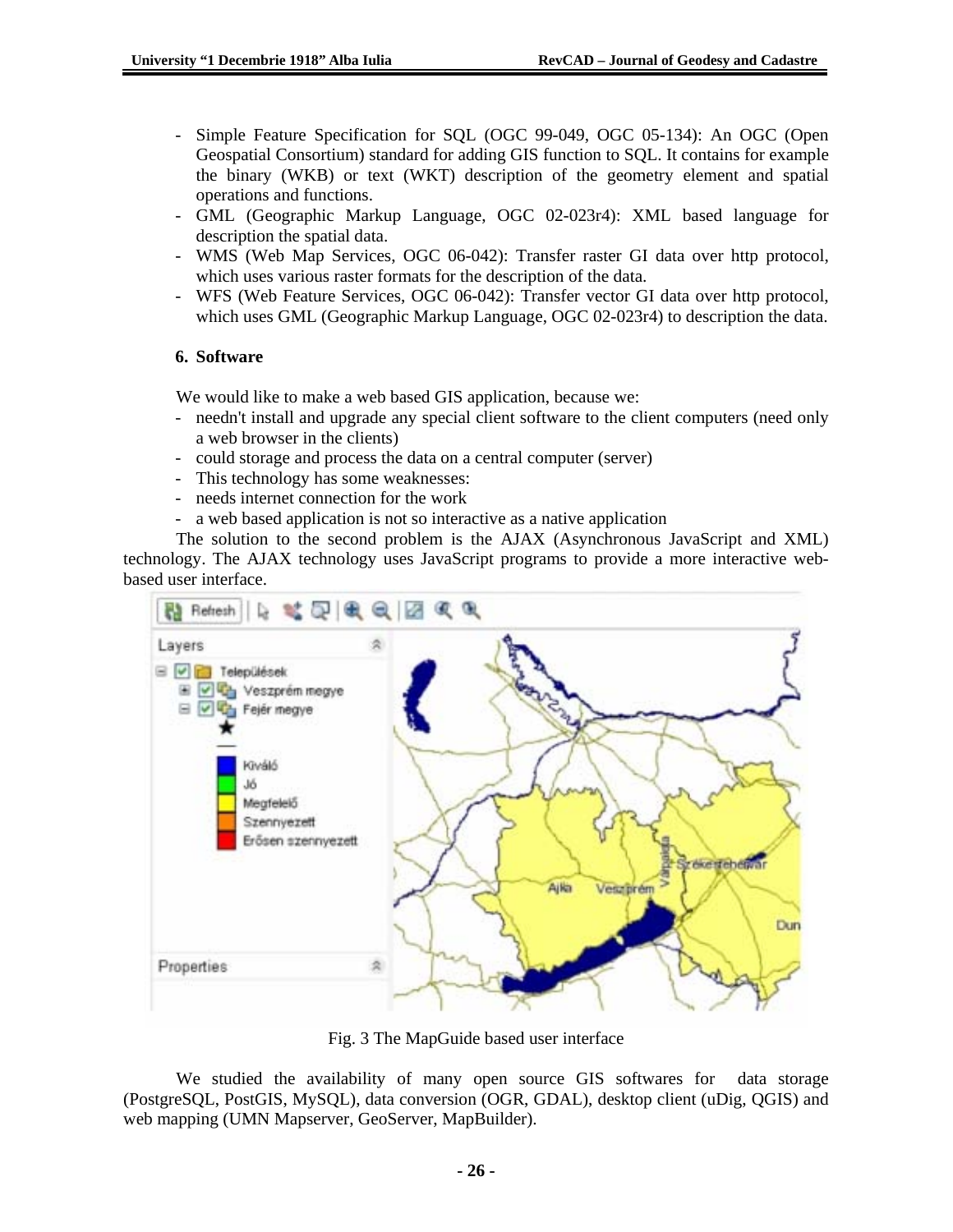We decided that we would use the MapGuide Open Source, because it is a complete software package for a web based GIS application and has simple administration interface.

The MapGuide Open Source (MGOP) is a client-server based, open source GIS software, which has been made by Autodesk, the creator of the AutoCAD. The MGOP has many components:

- MapGuide Server: attends the requests of clients. Use seven services (site service, resource service, drawing service, feature service, mapping service, rendering service, tile service).
- MapGuide Web Server Extension: provides the programming interface to the development in various web server environment (Apache, IIS) and programming languages (PHP, ASP.NET, Java/JSP).
- MapGuide Viewer: DWF or AJAX based client with customizable user interface.
- MapGuide Web Studio: web based editor tool for the data sources, maps and layers.
- MapGuide Site Administrator: web based tool for the server administration.

# **7. Possibilities of improvement**

An improvement may be the using of the automatic systems for the measuring and sending the results of measurements to the server.

The location of the measuring points may be surveyed by GPS technology, because the precision of the point location became uniformly good.

# **8. References**

- *1. Cox, S. et al.(2005), OpenGIS® Geography Markup Language (GML) Encoding Specification, OGC 02-023r4, Open Geospatial Consortium, http://www.opengeospatial.org/standards/gml , (2007.05.11)*
- *2. GeoServer Home, http://docs.codehaus.org/display/GEOS/Home, (2007.05.08)*
- *3. Halassy B. (1994), Az adatbázis-tervezés alapjai és titkai, IDG Magyarország*
- *4. Halassy B. (2002), Adatmodellezés, Universitas Nemzeti Tankönyvkiadó*
- *5. Herring, J. R.(2006), OpenGIS® Implementation Specification for Geographic information Simple feature access - Part 2: SQL option, OGC 06-104r3, Open Geospatial Consortium, http://www.opengeospatial.org/standards/sfs , (2007.05.11.)*
- *6. Kanellopoulos, I. (2005), Nature-GIS Guidelines, GISIG, Italy*
- *7. Kottyán L. (2004), Space Time Dimensions of Decision Support, poszter, GeoCAD '04 International Scientific Symposium, Gyulafehérvár, Románia*
- *8. Kottyán L. (2005), Decision support in land consolidation, Cadastral development the contribution of scientific enquiry, Aalborg, Dánia*
- *9. Kottyán L. (2005), A birtokrendezés UML modellezése (használati esetek), Kutatási beszámoló előadás, NyME GEO, Székesfehérvár*
- *10. Kottyán L.-Nagy G.-Szepes A.: Kutatási jelentés I., Székesfehérvár, 2005.*
- *11. Kottyán L.-Nagy G.-Szepes A.: Kutatási jelentés II, Székesfehérvár, 2006.*
- *12. Kottyán L.-Nagy G.-Szepes A.: Kutatási zárójelentés, Székesfehérvár, 2007.*
- *13. Lalonde, W.(2002), Styled Layer Descriptor Implementation Specification, OGC 02-070, Open Geospatial Consortium, http://www.opengeospatial.org/standards/sld , (2007.05.11)*
- *14. Mapbuilder Home, http://communitymapbuilder.org/, (2007.05.08.)*
- *15. MapGuide Open Source, http://mapguide.osgeo.org, (2007.04.13.)*
- *16. MySQL, http://www.mysql.com/ , (2007.05.08.)*
- *17. OLM, Országos Légszennyezettségi Mérőhálózat, http://www.kvvm.hu/olm, (2007.06.08.)*